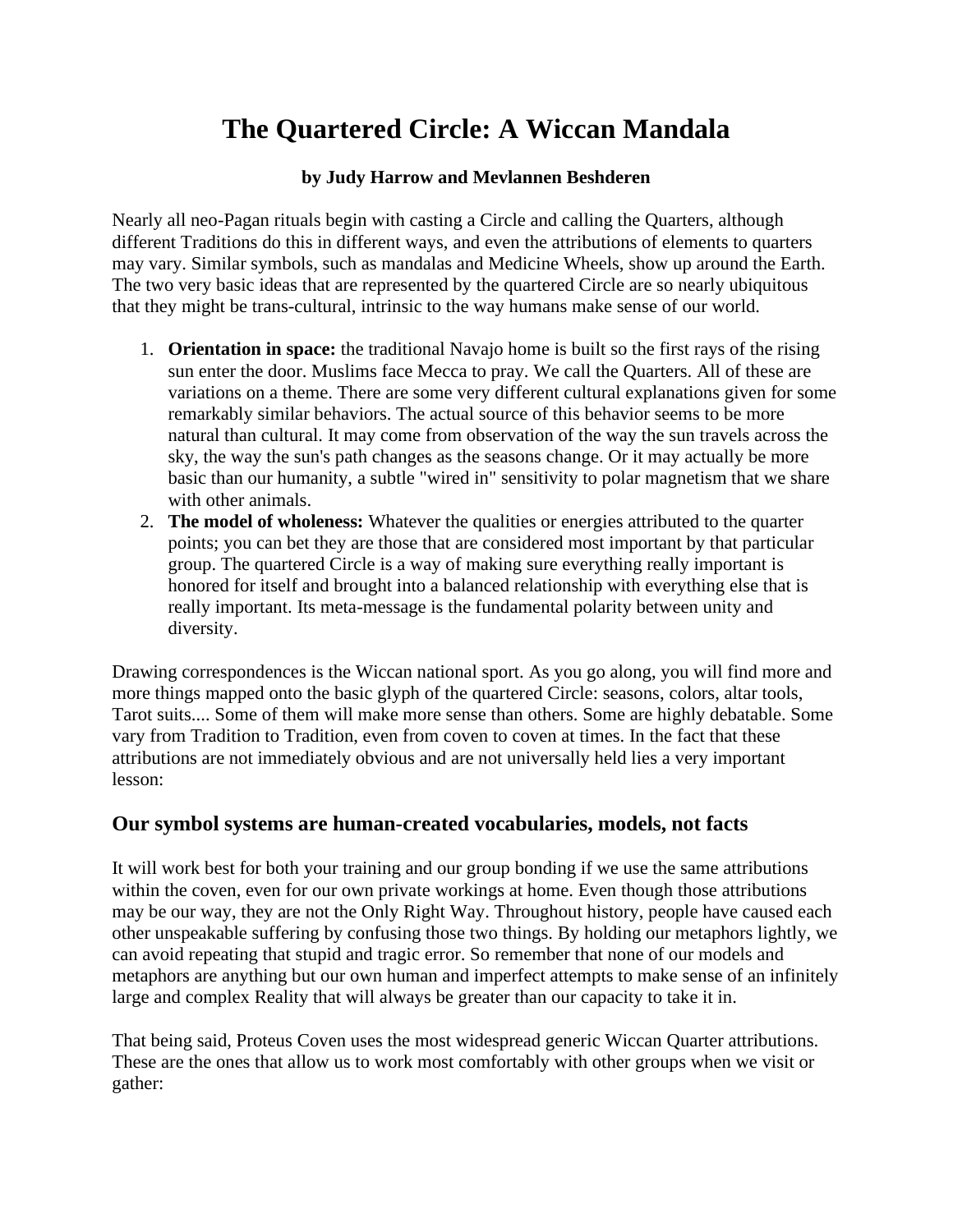- **East is the place of beginnings,** associated with the element Air. This is the Quarter of intellect: of research, logic, critical thinking. Contrary to popular notion, we neither reject nor disrespect science - we only seem to do so because we hold it in balance while the culture around us grants it supremacy. You will also find the East associated with spring, dawn, childhood, and the color yellow.
- **South is the place of peaking,** associated with the element Fire. This is the Quarter of passion: of courage, will, lust, drive, desire, action. In older texts, the word "emotion" is associated with South, but in reality only some emotions are fiery, while others are watery. So we substitute the word "passion," to avoid confusion. Energy, in the physical sense, is a function of the South, and other associations include summer, high noon, adolescence, and the color red.
- **West is the place of deepening,** associated with the element Water. This is the Quarter of wisdom: of compassion, intuition and insight. Dreamwork is here, and divination, and all other spiritual practices and their fruit, balancing the intellect of the East, each essential to inform and correct the other. West is associated with autumn, dusk, maturity and the color blue.
- **North is the place of transformation,** of death and birth and the nothingness in between, associated with the element Earth. This is the Quarter of the body: of doing, skill, stability and the pleasures of the senses. The form of the North balances the force of the South. North is also traditionally the Quarter of silence, balancing with its stillness the South's high energy. North is associated with winter, midnight, both elderhood and infancy, and the color green.

More recently, some groups, including our own, have been calling a fifth Quarter:

• **Center is the place of magic:** of balance and integration, of choice and responsibility, of consummation and change, the place where we stand and to which we draw the powers and qualities of the four quarters in accord with our needs and desires of that moment. Center is also the Witch him- or herself. All things come together at Center and from Center the Mystery emanates outward to fill all the worlds. For Judy, the color of Center is iridescence, the shimmering rainbow. Mevlannen sees Center as silver.

The spatial metaphor for wholeness is incomplete without mentioning the two remaining directions. Although we do not usually formally invoke them as Quarters, it's important to at least be aware of Up and Down. Many indigenous and shamanic peoples envision some sort of vertical world axis - our Maypole is likely an echo of these - and a three-level universe.

This is not a description of Heaven and Hell. Those are later accretions. We do not conflate higher with better or lower with worse. Instead, in a Pagan world view, down and up are both good and both necessary, although different enough to look like opposites: nature and culture. Life-giving power flows in both directions, spiraling like the Maypole's ribbons, which wind in both directions, forming the double helix of life.

What lies below us are sheer natural forces and capacities, which may be conceptualized as power animals. This includes internal qualities like speed, cunning, strength, and also such external natural forces as mountain, ocean, hurricane, sun, moon. Some cultures represent these